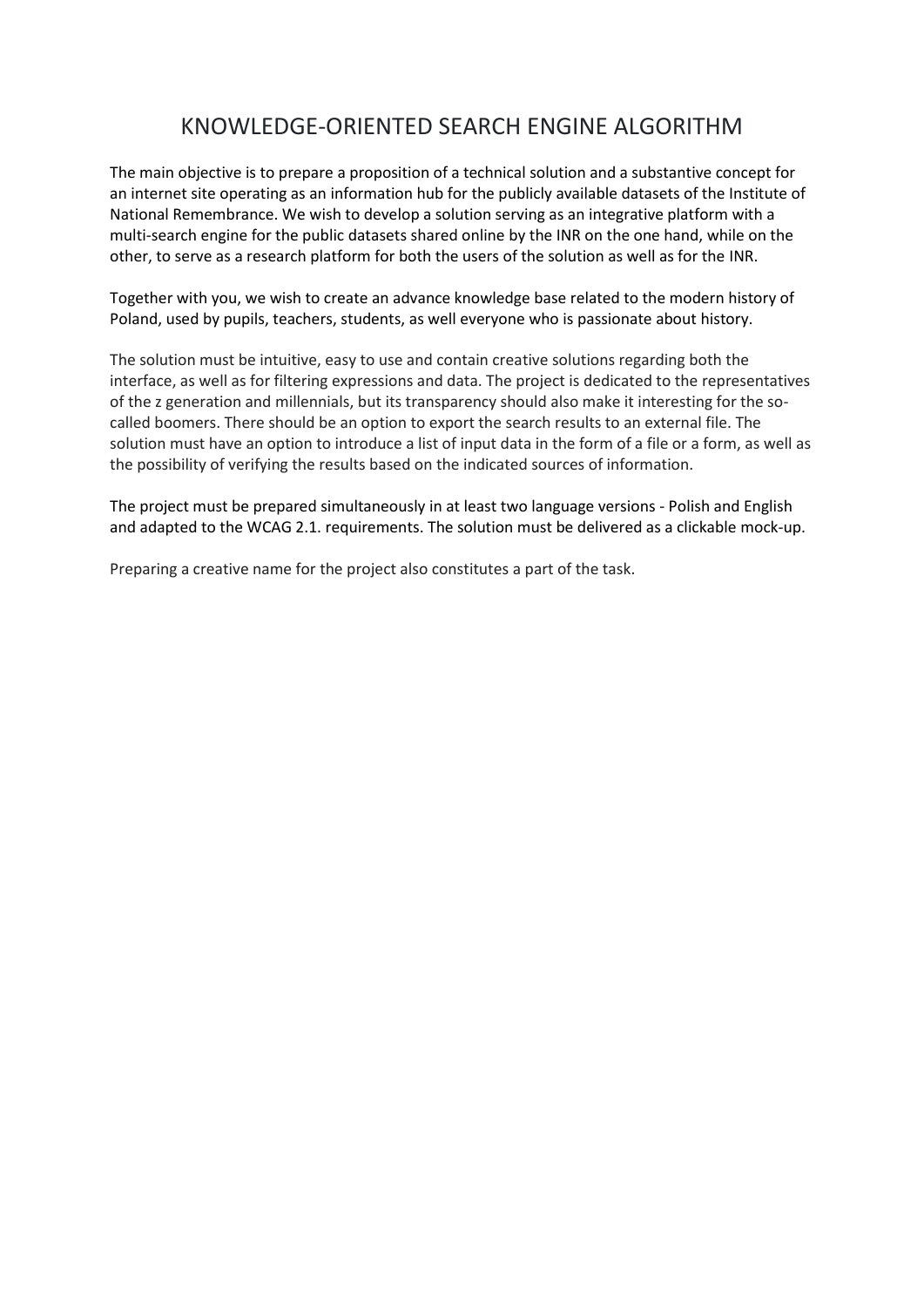## **I) Minimum technical parameters of the search engine:**

- 1. The engine indexes objects located on the INR website (using a list programmed in the administration panel), including text attachments, pdf, graphics, multimedia, pages and subpages (except for technical pages, such as print), in total over 10,000,000 objects;
- 2. The engine has the capacity to index the INR databases;
- 3. Databases are indexed automatically, without the need to use an external, nonstandard connector (so-called custom-built);
- 4. Minimum search efficiency at 30 queries per second for a set of 500,000 objects;
- 5. Response time for 80% queries below 1 second for the standard user interface with at least 30 parallel queries for an index of 500,000 objects in accordance with the device's log;

## **II) Minimum functional requirements of the administration panel:**

- 1. Graphical interface of the administration console with all configuration options;
- 2. User interface definable from the administration console.
- 3. Administration panel allows for the possibility of controlling system functionalities.
- 4. The possibility of adding subsequent websites and databases for indexing;
- 5. Access to standard search logs;
- 6. Administration events view in logs;

## **III) Minimum functional requirements of the search engine:**

- 1. Polish language support, including inflection;
- 2. Indexing all videos from the IPNtvPL channel on YouTube;
- 3. Metadata analysis for the purpose of building navigation in search results;
- 4. Mechanism of automated query optimisation based on user choices (clicks) of specific query results;
- 5. Generating preview of indexed office documents (in MS Office, PDF format) through "Preview" button"
- 6. Dictionary of synonyms including the possibility for the administrator to define custom terms;
- 7. The ability to promote the results by website source address.
- 8. The ability to select the number of search results displayed on the website (by the search engine user).
- 9. Full-text search mechanism, including in the contents of the following formats of files posted on the Orderer's website: .pdf, native MS Word formats
- 10. The search engine proposes a suggestion for searching another expression or a phrase in cases where the user searches for expressions and phrases which generate no results. Presenting results ranked by popularity - the initial 10 positions.
- 11. If no results are found, the search engine returns expressions based on user profile and expressions recommended by the administrator.
- 12. The option to include abbreviations in the search results, such as: AK Armia Krajowa
- 13. The ability to count the search results by the external statistics registration systems;
- 14. The ability to search using all indexes or selectively selected from the defined list. A field to declare the website or list of websites declared for searching using a multiple-choice list.
- 15. Displaying search results in the following manner: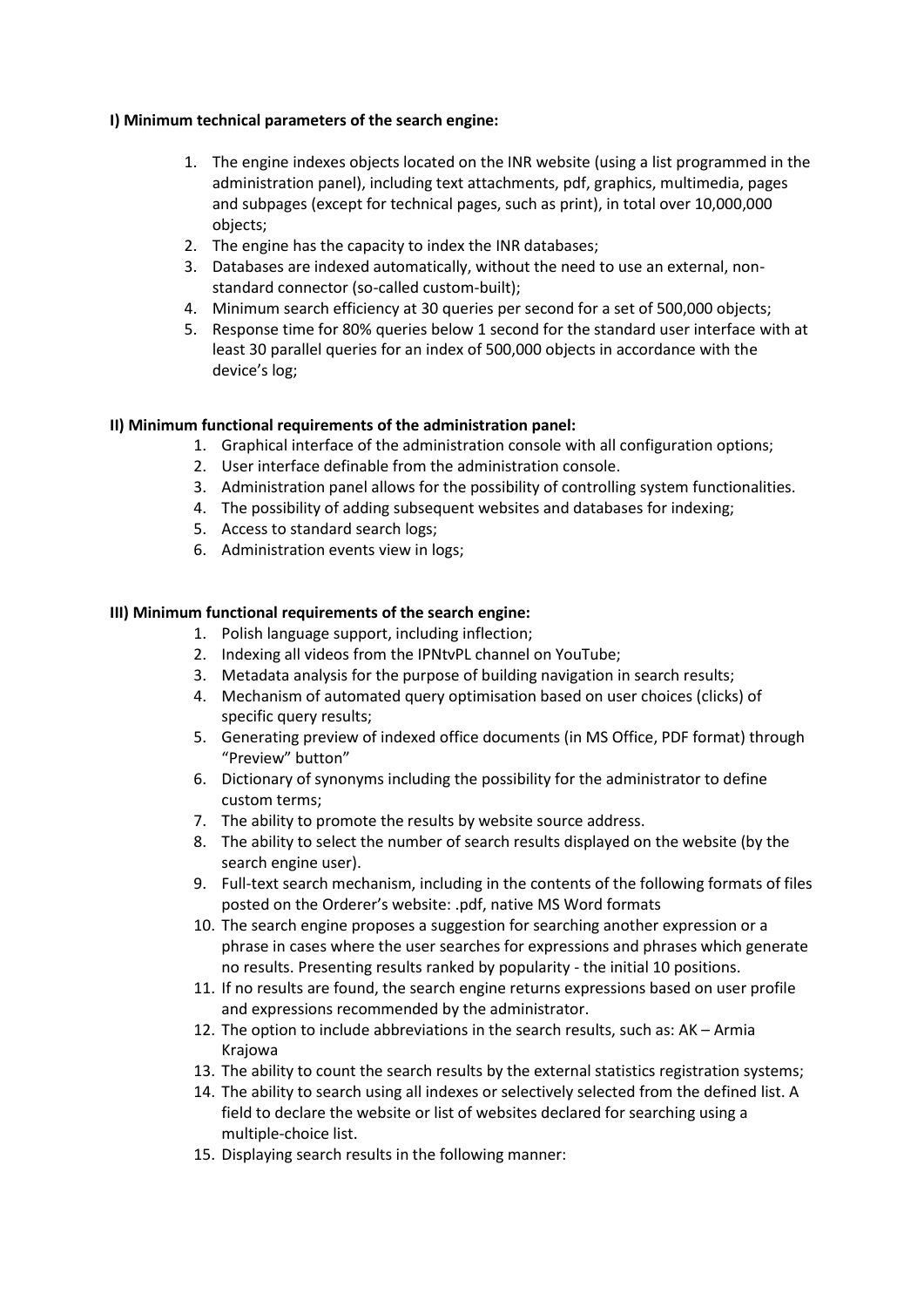- By default per search, results sorted by search accuracy taking into account popularity statistics for search results and selecting from lists of results for previous searches;
- By default for searching using the search field located on other websites of the Orderer, results sorted taking source into account, while the search results from the website used to make the search rank highest, followed by results from other websites per search accuracy taking into account popularity statistics for results and selections from search result lists for previous searches;
- The results can be sorted by defining priorities for the following conditions:
	- search accuracy default search
	- from newest to oldest and in reverse order if mutually defined tags are placed, allowing to prepare the functionality.
- For the searched articles, the search result should present (if such information is available in the indexed set) the number of found objects, category, titles, publication dates, and in the case of full-text search, a paged list featuring a fragment of 240 characters including spaces of the article containing the searched phrase or the article header;
- **•** The results should be presented in full-text method, taking into account the <title&gt;, &lt;lead&gt;, &lt;text&gt; fields.
- The results can be filtered by place of publication, based on the returned results after searching in all indexes.

## **IV) Minimum user profiling parameters:**

- 1. Automatic knowledge base definition using search history;
- 2. Classification and aggregation of users and data based on input criteria (i.e. age groups, interests, ...);
- 3. Using a defined knowledge base in the search results and user suggestions.

| No.            |                 | <b>Website name</b>                    | <b>Internet address</b>         |
|----------------|-----------------|----------------------------------------|---------------------------------|
| 1              |                 | INR main site                          | https://ipn.gov.pl              |
| $\overline{2}$ |                 | INR main site in English               | https://ipn.gov.pl/en/          |
| 3              |                 | <b>INR Public Information Bulletin</b> | https://bip.ipn.gov.pl/         |
| 4              |                 | Education                              | https://edukacja.ipn.gov.pl/    |
| 5              |                 | <b>Biographs of Polish Heroes</b>      | https://biogramy.ipn.gov.pl/    |
| 6              |                 | <b>Giants of Science</b>               | https://gigancinauki.pl/        |
| $\overline{7}$ | ATIONAL<br>EDUC | Katyn 1940                             | https://katyn.ipn.gov.pl/       |
| 8              |                 | <b>Border Protection Corps</b>         | https://kop.ipn.gov.pl/         |
| 9              |                 | Independent Culture                    | https://kultura-niezalezna.pl/  |
| 10             |                 | <b>Remembrance Maps</b>                | https://mapypamieci.ipn.gov.pl/ |

### **A list of websites of the Institute of National Remembrance (Central Office and Branch Offices)**